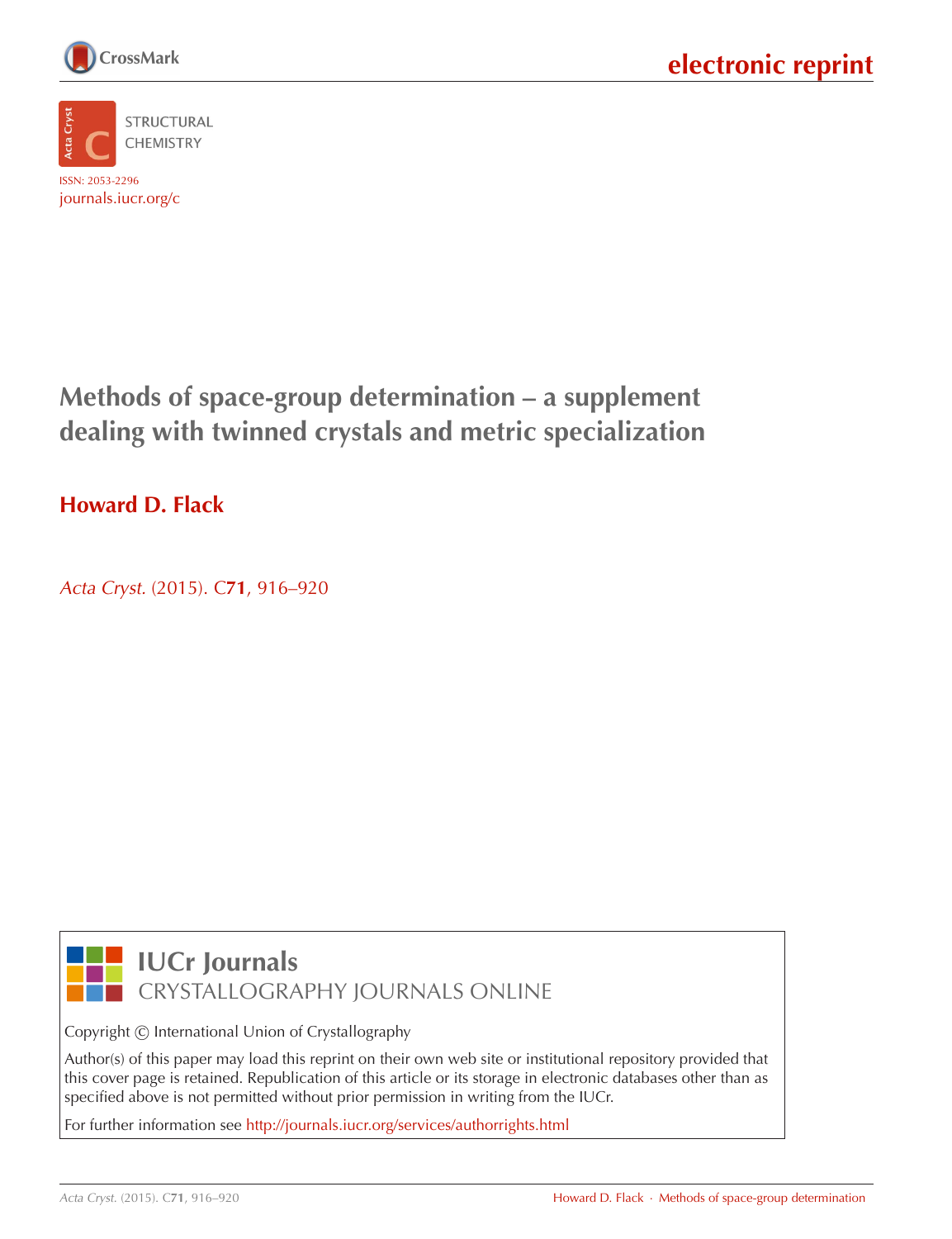

Received 22 July 2015 Accepted 16 September 2015

Edited by C. S. Frampton, Brunel University, England

Keywords: space group; space-group determination; twin; metric specialization.

Supporting information: this article has supporting information at journals.iucr.org/c

### Methods of space-group determination – a supplement dealing with twinned crystals and metric specialization

### Howard D. Flack\*

Chimie minérale analytique et appliquée, University of Geneva, Geneva, Switzerland. \*Correspondence e-mail: crystal@flack.ch

Tables for the determination of space group for single crystals, twinned crystals and crystals with a specialized metric are presented in the form of a spreadsheet for use on a computer. There are 14 tables, one for each of the Bravais-lattice types. The content of the tables is arranged so that at the intersection of rows, displaying the conditions for reflection, and of columns, displaying the Laue and crystal classes, one finds those space groups compatible with the observed Bravais-lattice type, the conditions for reflection and the Laue and crystal classes. The tables are intended to be of direct use to an experimentalist working with an unknown structure.

### 1. Introduction

In the fifth edition of International Tables for Crystallography, Vol. A, Space-group symmetry (Hahn, 2002), hereafter ITA, there is an excellent, somewhat dated, section on the Determination of Space Group (Looijenga-Vos & Buerger, 2002). For the sixth edition of ITA, a new chapter titled Methods of space-group determination has been written (Shmueli et al., 2015). Moreover, a separate version of this latter text, omitting the more advanced material but including four real didactic examples, has also been prepared as a submission to the Brief Teaching Edition of ITA. However, all of this material is applicable only to single-crystal samples. The current text provides a supplement to cover many cases of crystalline samples that are twinned and also those that have a specialized metric.

The current effort to extend the texts cited above owes much to the recent publication of two papers, namely Effects of merohedric twinning on the diffraction pattern (Nespolo et al., 2014) and Partial order among the 14 Bravais types of lattices: basics and applications (Grimmer, 2015). Without the work of these authors, the present publication would not have been undertaken.

This text is very definitely constructed as a supplement to Shmueli et al. (2015). As space-group determination from twins is an advanced topic, introductory material is not presented here. The reader is referred to Twinning of Crystals (Hahn & Klapper, 2003) and to Shmueli et al. (2015) for a grounding in these matters. Relevant theory may be found in Nespolo et al. (2014), Grimmer (2015) and Shmueli et al. (2015). The basic steps in the process of space-group determination are presented here in outline with the sole purpose of accentuating the similarities and differences in the observations and treatment of single and twinned crystals.

|                     |                      | ттт                        |                            |  |  |
|---------------------|----------------------|----------------------------|----------------------------|--|--|
| 222                 | 2mm                  | m2m                        | mm <sub>2</sub>            |  |  |
| Space group         | Space group          | Space group                | Space group                |  |  |
| (222 (23)           | $12mm$ (44)          | Im 2m (44)                 | lmm 2(44)                  |  |  |
| 12, 2, 2, (24)      | $T_{m15}$ B 211 (5)  | $T_{m14} C 121$ (5)        | $T_{m13}$ A 112 (5)        |  |  |
| $T_{m13}$ A 112 (5) | $T_{m13}$ A 11m (8)  | $T_{m13}$ A 11m (8)        | $T_{m14}$ $C1m1$ (8)       |  |  |
| $T_{m14} C 121$ (5) | $T_{m14}$ C 1m 1 (8) | $T_{m15}$ <i>Bm</i> 11 (8) | $T_{m15}$ <i>Bm</i> 11 (8) |  |  |
| $T_{m15} B 211 (5)$ |                      |                            |                            |  |  |

 $\odot$  2015 International Union of Crystallography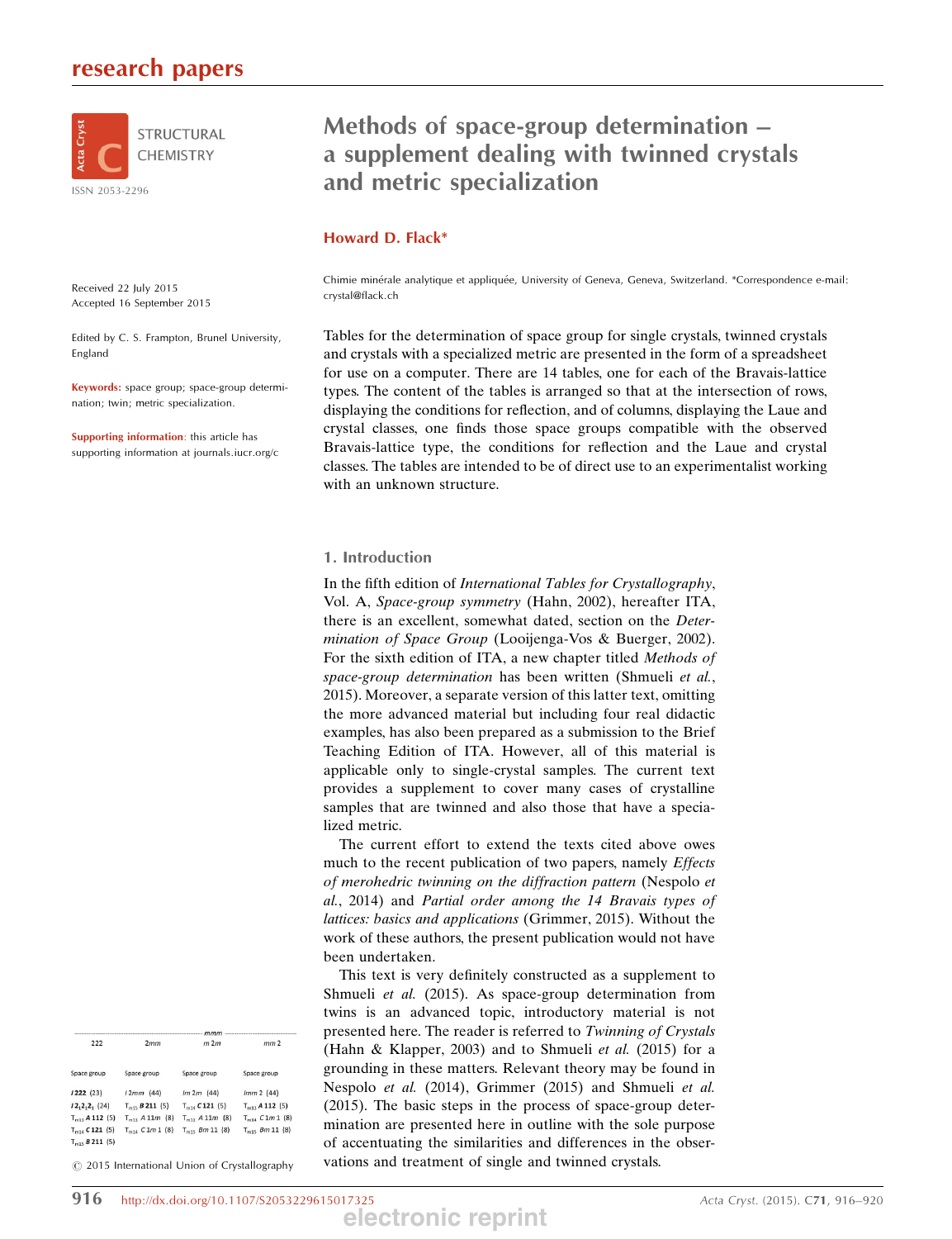Table 1 Example of diffraction symmetry for various values of the twin fractions.

Crystal class  $\overline{4}$ . Twinning operations are 1, 2<sub>[100]</sub>,  $\overline{1}$ ,  $m_{[100]}$  generating domains called d1, d2, d3 and d4, respectively, with twin fractions  $v_{d1}$ ,  $v_{d2}$ ,  $v_{d3}$  and  $v_{d4}$ , and  $v_{d1} + v_{d2} + v_{d3} + v_{d4} = 1$ .

| $v_{d1}$  | $v_{d2}$  | $v_{d3}$  | $v_{\rm d4}$ | Diffraction<br>symmetry |  |
|-----------|-----------|-----------|--------------|-------------------------|--|
| arbitrary | arbitrary | arbitrary | arbitrary    |                         |  |
| 0.5       | 0.5       | 0.0       | 0.0          | $\overline{4}2m$        |  |
| 0.5       | 0.0       | 0.5       | 0.0          | 4/m                     |  |
| 0.5       | 0.0       | 0.0       | 0.5          | $\overline{4}m2$        |  |
| 0.25      | 0.25      | 0.25      | 0.25         | 4/mmm                   |  |

### 2. Symmetry information from the diffraction pattern

Following the procedure presented in  $\S1.6.2.1$  of Shmueli *et al.* (2015), the first stage in the experimental procedure of spacegroup determination provides one or several observed Bravais-lattice types from the positions of the diffraction maxima in reciprocal space by the process of cell reduction. For a single crystal without metric specialization, the observed Bravais-lattice type should be that of the crystal under investigation. For a twinned crystal, this may not be the case. For example, a crystal with an  $hR$  Bravais-lattice type twinned by a twofold rotation about the unique axis will display an  $hP$ Bravais-lattice type. A crystal with a specialized metric is another example. A crystal with an  $oC$  Bravais-lattice type another example. A crystal with an  $oC$  Bravais-lattice type with metrical relation  $a = \sqrt{3}b$  will display an  $hP$  Bravaislattice type. Tables 3 and 4 of Grimmer (2015) contain the relevant information. In short, the observed Bravais-lattice type may not be that of the crystal under study but nevertheless provides useful information for the process of spacegroup determination.

The second stage of the procedure is to determine the Laue class and, under favourable conditions, the crystal class of the crystal from an examination of the symmetry of the intensities of Bragg reflections in a diffraction pattern. For a single crystal, the Laue and crystal class of the diffraction data should be that of the crystal. This is not true for twinned crystals. Nespolo et al. (2014, and references therein) provide the necessary theory. The intersection group of the point groups of the several domains in a twinned crystal provides the minimum point-group symmetry of the diffraction pattern. The corresponding Laue group is the minimal centrosymmetric supergroup of this intersection group. However, further symmetry may be added to this intersection group by relations amongst the mass (or volume) fractions of the twin domains. For example, a complete twin *(i.e.* all possible twin domains present) with identical twin fractions will display the pointgroup symmetry of the holohedry. The point-group symmetry of the diffraction pattern of a twinned crystal depends on the values of the twin fractions. As an example, consider a crystal in crystal class  $\overline{4}$ . Its holohedry is  $4/mmm$ . Twinning operations are 1,  $2_{[100]}$ ,  $\overline{1}$ ,  $m_{[100]}$  generating domains called  $d_1$ ,  $d_2$ ,  $d_3$  and  $d_4$ respectively, with twin fractions  $v_{d1}$ ,  $v_{d2}$ ,  $v_{d3}$  and  $v_{d4}$ , and  $v_{d1}$  +  $v_{d2} + v_{d3} + v_{d4} = 1$ . Under each of these twinning operations the point group  $\frac{1}{4}$  is invariant, so the intersection group is  $\frac{1}{4}$ 

#### Table 2

Reflection conditions for a crystal in the space group  $Pca2<sub>1</sub>$  (No. 29) with a tetragonal metric  $a = b$ ,  $c$ ,  $\alpha = \beta = \gamma = 90^{\circ}$ .

Domain 1 refers to a single crystal in the standard orientation. Domain  $4_{[001]}$ refers to a single-crystal rotated by  $90^{\circ}$  about  $[001]$  from the standard orientation. The final line of the table refers to a twinned crystal containing the two domains.

| Reflection<br>conditions                         | 0kl                                                            | hOl                | h00    | 0k0               | 001                |
|--------------------------------------------------|----------------------------------------------------------------|--------------------|--------|-------------------|--------------------|
| Domain 1 $l = 2n$<br>Domain $4_{[001]}$ $k = 2n$ | Twin $1 + 4_{[001]}$ $k = 2n$ or $l = 2n$ $h = 2n$ or $l = 2n$ | $h=2n$<br>$l = 2n$ | $h=2n$ | $k = 2n$ $l = 2n$ | $l = 2n$<br>$l=2n$ |

itself. Table 1 shows the diffraction symmetry displayed for various values of the twin fractions. Another example is given by the case of a crystal in crystal class  $mm2$  (Bravais-lattice type  $oP$ ), but with a specialized metric  $a = b$ , giving a metrical symmetry of 4/*mmm*. If the twofold axis of *mm*2 is parallel to the fourfold axis of  $4/mmm$ , then the point group  $mm2$  is maintained by all of the operations of  $4/mmm$  and the intersection group is  $mm2$  itself. On the other hand, if the twofold axis of  $mm2$  is perpendicular to the fourfold axis of  $4/mmm$ , only one *m* plane of *mm*2 is maintained by the operations in  $4/mmm$  and the intersection group is  $m$ .

The third stage of the procedure uses the conditions for reflection, commonly called the systematic absences. The conditions for reflection for each domain in the twinned crystal are fixed by the space group of the structure in the orientation of each domain. As the domains are in various orientations, it results that the conditions for reflection for one domain may correspond to or annihilate those of the other domains. Consequently, the conditions for reflection for the twinned crystal may not correspond to any space group indicated in part 7 of ITA. Take as an example, a crystal structure in the space group  $Pca2<sub>1</sub>$  (No. 29), for which the cell dimensions display  $a = b$ ,  $c$ ,  $\alpha = \beta = \gamma = 90^{\circ}$ . Thus, the crystal structure has an  $oP$  Bravais-lattice type in the orthorhombic family, but the metric indicates a  $tP$  Bravais-lattice type in the tetragonal family. Table 2 displays the reflection conditions for a single crystal of this structure both in the standard orientation and in one rotated by  $90^{\circ}$  about [001] from the standard orientation, and, in the final line, the reflection conditions for a twinned crystal containing the two domains. As the reflection condition on 00l is identical in the two domains, this condition is maintained in the twin. A reflection condition on  $h00$  occurs for the basic domain but not for the rotated one. Consequently, the reflection condition on  $h00$  is annihilated in the twin, likewise for  $0k0$ . Reflection conditions on  $0kl$  (and  $h0l$ ) occur for both domains but are different in form. For the twin, these conditions have to be combined by an *or* operation. There is no single crystal which displays the reflection conditions of this twin.

### 3. Selection of twin laws

The content of the tables given in the Supporting information is restricted in various ways which will now be described.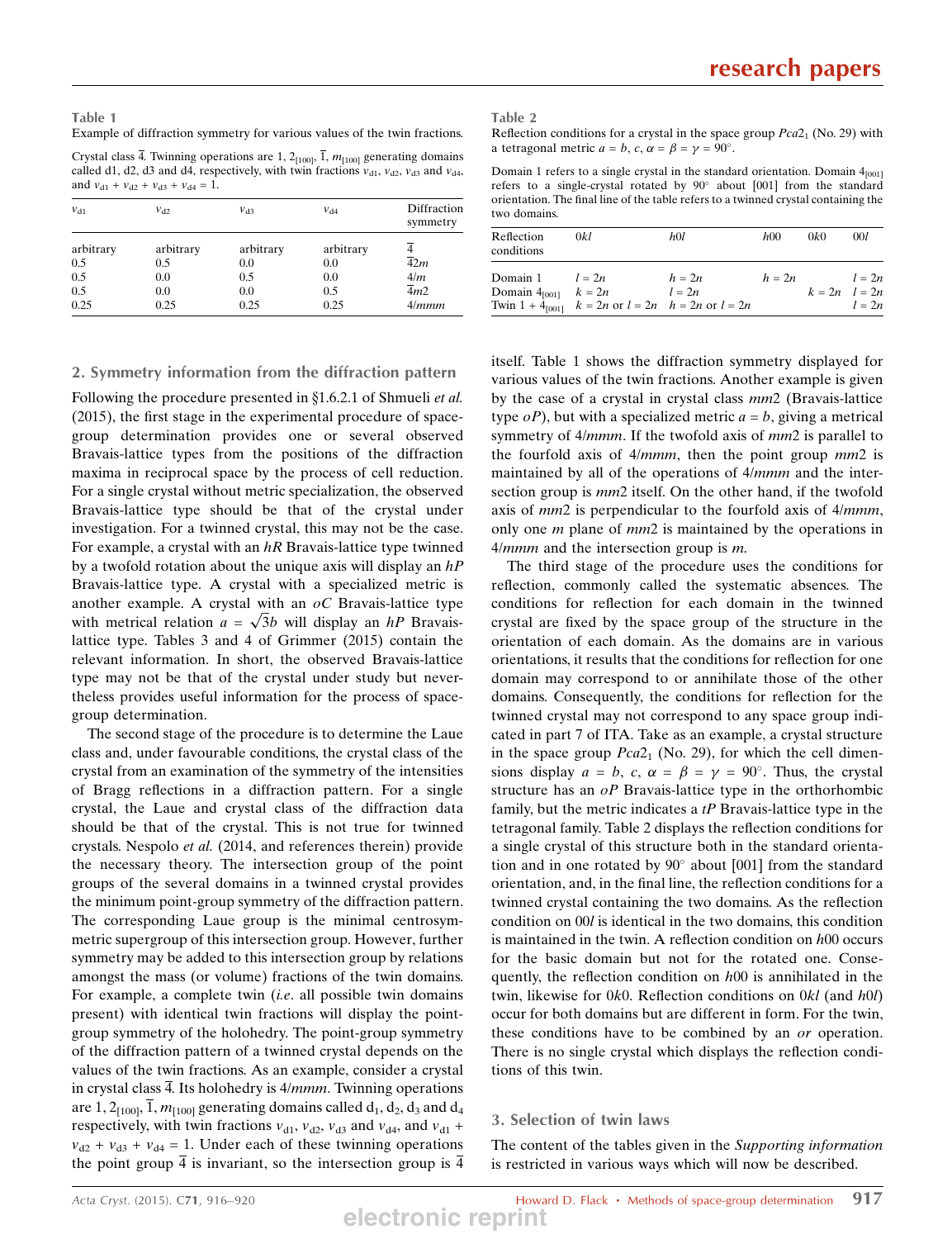### research papers

Reflection conditions and possible space groups compatible with an observed Brayais-lattice type of

|                                 |         |       |         |            |                  |                  | Observed Laue class | Observed crystal class |          | 222                                        | 2mm                                        | mm<br>m2m                                  | mm <sub>2</sub>                             | mmm                                                     |
|---------------------------------|---------|-------|---------|------------|------------------|------------------|---------------------|------------------------|----------|--------------------------------------------|--------------------------------------------|--------------------------------------------|---------------------------------------------|---------------------------------------------------------|
| -- Reflection conditions<br>hkl | 0kl     | hOl   | hk0     | $h \pm h$  | $h k \pm k$      | $h k \pm h$      | h00                 | 0k0                    | 001      | Space group                                | Space group                                | Space group                                | Space group                                 | Space group                                             |
| $h + k + l$                     | $k+1$   | $h+1$ | $h + k$ | $\prime$   | $\hbar$          | $\boldsymbol{k}$ | $\hbar$             | $\boldsymbol{k}$       |          | 1222(23)                                   | $12mm$ (44)                                | Im 2m (44)                                 | lmm 2 (44)                                  | $Immm$ (71)                                             |
|                                 |         |       |         |            |                  |                  |                     |                        |          | $12_12_12_1$ (24)<br>$T_{m13}$ A 112 (5)   | $T_{m15} B 211 (5)$<br>$T_{m13}$ A 11m (8) | $T_{m14} C 121$ (5)<br>$T_{m13}$ A 11m (8) | $T_{m13}$ A 112 (5)<br>$T_{m14}$ C 1m 1 (8) | $T_{m13}$ A 112/m (12)<br>$T_{m14}$ C 12/m 1 (12)       |
|                                 |         |       |         |            |                  |                  |                     |                        |          | $T_{m14} C 121 (5)$<br>$T_{m15} B 211 (5)$ | $T_{m14}$ C 1m 1 (8)                       | $T_{m15}$ <i>Bm</i> 11 (8)                 | $T_{m15}$ <i>Bm</i> 11 (8)                  | $T_{m15}$ B 2/m 11 (12)                                 |
| $h + k + l$                     | $k+1$   | $h+1$ | h, k    | $\sqrt{ }$ | $\hbar$          | $\boldsymbol{k}$ | $\hbar$             | $\boldsymbol{k}$       | $\prime$ |                                            | $12mb$ (46)<br>$T_{m13}$ A 11a (9)         | $Im 2a$ (46)<br>$T_{m13}$ A 11a (9)        |                                             | $Imma$ (74)<br>$Immb$ (74)<br>$T_{m13}$ A 112/a (15)    |
| $h + k + l$                     | $k + l$ | h, l  | $h + k$ | $\prime$   | $\boldsymbol{h}$ | $\boldsymbol{k}$ | $\hbar$             | $\boldsymbol{k}$       | $\prime$ |                                            | $12cm$ (46)<br>$T_{m14}$ C 1c 1 (9)        |                                            | $Ima 2$ (46)<br>$T_{m14}$ C 1c 1 (9)        | $lmm$ (74)<br>$Imcm$ (74)<br>$T_{m14}$ C12/c1 (15)      |
| $h + k + l$                     | $k+1$   | h, l  | h, k    |            | $\boldsymbol{h}$ | $\boldsymbol{k}$ | h                   | k                      | $\prime$ |                                            | $12cb$ (45)                                |                                            |                                             | $Imcb$ (72)                                             |
| $h + k + l$                     | k, l    | $h+1$ | $h + k$ | $\prime$   | h                | $\boldsymbol{k}$ | $\hbar$             | k                      | $\prime$ |                                            |                                            | $lc 2m$ (46)<br>$T_{m15}$ <i>Bb</i> 11 (9) | $lbm 2$ (46)<br>$T_{m15}$ <i>Bb</i> 11 (9)  | $lbmm$ (74)<br>$lcmm$ (74)<br>$T_{m15}$ $B$ 2/b 11 (15) |
| $h + k + l$                     | k, l    | $h+1$ | h, k    |            | h                | $\boldsymbol{k}$ | $\boldsymbol{h}$    | k                      | $\prime$ |                                            | $lc$ 2a (45)                               |                                            |                                             | $lcma$ (72)                                             |
| $h + k + l$                     | k, l    | h, l  | $h + k$ | $\prime$   | $\boldsymbol{h}$ | $\boldsymbol{k}$ | $\boldsymbol{h}$    | $\boldsymbol{k}$       | $\prime$ |                                            |                                            |                                            | Iba 2(45)                                   | lbam(72)                                                |
| $h+k+l$                         | k, l    | h, l  | h, k    | $\prime$   | $\boldsymbol{h}$ | $\boldsymbol{k}$ | $\boldsymbol{h}$    | $\boldsymbol{k}$       | $\prime$ |                                            |                                            |                                            |                                             | $lbca$ (73)<br>$lcab$ (73)                              |
|                                 |         |       |         |            |                  |                  |                     |                        |          |                                            |                                            |                                            |                                             |                                                         |

 $Z_{m13}$  - a single crystal with an mS Bravais-lattice type (1 1 2/m) with specialized metric cos( $y_{mA}$ ) = - $a_{mA}/b_{mA}$ 

Basis transformation for  $mA$  :  ${\bf a}_{mA}={\bf b}_{ol}$  ,  $\,{\bf b}_{mA}=-{\bf a}_{ol}$  -  ${\bf b}_{ol}$  ,  $\,{\bf c}_{mA}={\bf c}_{ol}$ 

 $T_{m13}$  - like  $Z_{m13}$  but for a twinned crystal

 $Z_{m14}$  - a single crystal with an mS Bravais-lattice type (1 2/m 1) with specialized metric cos( $\beta_{mc}$ ) = -c<sub>mc</sub>/a<sub>mC</sub> Basis transformation for  $mC$ :  $\mathbf{a}_{mC} = -\mathbf{a}_{ol} - \mathbf{c}_{ol}$ ,  $\mathbf{b}_{mC} = \mathbf{b}_{ol}$ ,  $\mathbf{c}_{mC} = \mathbf{a}_{ol}$ 

 $T_{m14}$  - like  $Z_{m14}$  but for a twinned crystal

 $Z_{m15}$  - a single crystal with an mS Bravais-lattice type (2/m 11) with specialized metric  $cos(\alpha_{mB}) = -b_{mB}/c_{mB}$ Basis transformation for  $mB$ :  $a_{mB} = a_{ol}$ ,  $b_{mB} = c_{ol}$ ,  $c_{mB} = -b_{ol} - c_{ol}$ 

Figure 1

Top left-hand part of the Table for Bravais-lattice type oI.

The tables apply to diffraction patterns which can be indexed by triples of integers, hkl, using one single reciprocal (and consequently direct) lattice. Diffraction patterns with split reflections or reflections which separate as the temperature is changed are not dealt with directly. It may however be possible to index them on several reciprocal lattices of the same metric and subsequently to generate a single-reciprocallattice data set. Crystals with modulated structures and quasicrystals are not dealt with in this text. In short, the tables apply both to single crystals and to twinned crystals.

The classes of twins that have been included in our tables are essentially the same as those enumerated in the tables and text of Nespolo et al. (2014). However, there are omissions and additions in the current text. Included in the current tables are all cases with a twin-lattice index  $[i] = 1$ , with or without metric specialization. However, two common cases of  $[i] = 3$  are also included. These are ones in which a twin twofold rotation is parallel to a threefold axis of the crystal class. These latter do not require any metric specialization and occur in the  $hR$ ,  $cP$ , cF and cI Bravais-lattice types.

Nespolo et al. (2014) deal first with classes of twins in which there is a group–subgroup relation between the crystal point group and its holohedry. The figure of group–subgroup relationships amongst the three-dimensional point groups, given in Fig. 10.1.3.2 of Hahn & Klapper (2002), is most useful in such an analysis. Such relations impose no additional restriction on the lattice metric other than those due to the holohedry itself, *i.e.* no metric specialization is required.

Nespolo et al. (2014) also deal with twinning associated with metric specialization, e.g. a crystal in the tetragonal family but displaying cell dimensions  $a = b = c$  and  $\alpha = \beta = \gamma = 90^{\circ}$ . In such cases, the lattice metric would indicate one Bravaislattice type (in the cubic family in the above example), whereas the crystal really has a lower one (in the tetragonal family in the above example). The hierarchical arrangement of Bravais-lattice types is wonderfully displayed in Fig. 2 of Grimmer (2015). The tables in our Supporting information only include cases of a metric specialization corresponding to line segments without intermediate nodes in Fig. 2 of Grimmer  $(2015)$ . The tables of Nespolo *et al.*  $(2014)$  have a few cases where the metric specialization covers several line segments with intermediate nodes.

Twinning by inversion is given a special (non)treatment in the Supporting information. This enables the tables to be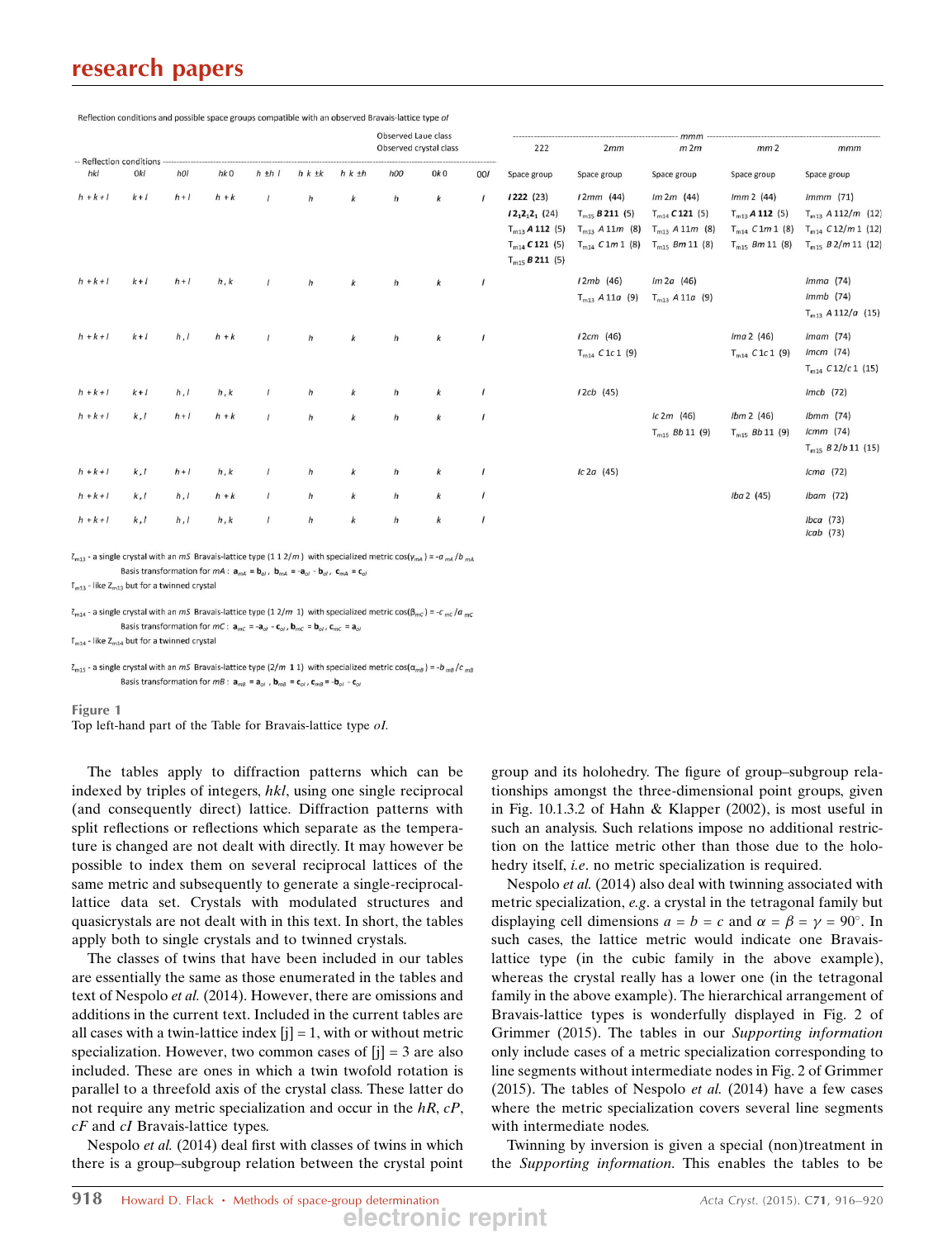shortened. The justification is as follows. Twinning by inversion never affects the conditions for reflection and the Laue class. The crystal class of a crystal twinned by inversion with equal volumes for the two domains will be centrosymmetric and other instances will be noncentrosymmetric. The weakness of Friedel differences (*i.e.*  $|F(hkl)|^2 - |F(\overline{hkl})|^2$ ) and systematic errors and random uncertainties in the intensity measurements make it difficult in general to observe the true crystal class. Moreover, it is common practice to treat twinning by inversion at the least-squares refinement stage for any noncentrosymmetric crystal structure by way of the Flack (1983) parameter. Consequently, in our Supporting information, noncentrosymmetric space groups always appear in one or several of the noncentrosymmetric point groups in the corresponding Laue class.

### 4. Description of the tables

It is helpful to study the text of this section in conjunction with Fig. 1 which shows the top left hand part of the table for Bravais-lattice type oI.

The tables are presented in a form for direct use by the experimentalist wishing to determine the possible space group(s) of a crystal. The spreadsheet containing the tables is available in the Supporting information and at http://crystal. flack.ch/TwinMSGD.xls. The spreadsheet contains 14 tables, each table corresponding to one of the Bravais-lattice types. Each table is labelled by the symbol of its Bravais-lattice type. Each Bravais-lattice type is assumed to be presented in its conventional setting.

In each table, the columns on the left-hand side present sets of reflection conditions. The reflection indices of the subset of reflections to which each reflection condition applies is indicated in the column heading. Thus,  $hk0$  means that the first two reflection indices may take any integer value, independent one of the other, whereas the third one must be zero. In these tables, there are no implicit rules governing the reflection indices. Thus, hhl means that the first two indices must be identical. Thus, hhl does not apply to reflections with indices  $h\overline{h}l$ . A separate column, headed  $h\overline{h}l$ , gives the conditions on the  $h\overline{h}l$  reflections. Should the reflection conditions on hhl and  $h\overline{h}l$  be identical, a column headed  $h\pm hl$  may be used. For brevity, some of the reflection conditions have been abbreviated, as indicated in full in the index of the tables. In brief, a ',' means 'and', a '/' means 'or' and a relation with no '=' should be interpreted as  $= 2n$ . All space groups compatible with a set of reflection conditions are presented in the same row as the reflection conditions. However, any row many extend over several lines of the table.

Entries of space groups in the table for each crystal class are arranged in single columns. The columns of crystal classes belonging to the same Laue class are placed adjacent to one another. The symbols of the crystal and Laue classes refer to the conventional basis set of the observed Bravais-lattice type.

Entries at the intersection of a row and a column indicate those space groups which are compatible with the observed Bravais-lattice type (of the table), with the crystal and Laue class of the column, and with the reflection conditions of the row. Entries which appear as a Hermann–Mauguin symbol (without any prefixes) refer to single crystals with the indicated space group. Entries which are preceded by a Greek character refer to twinned crystals without any metric specialization. The interpretation of the Greek character is given at the foot of the table (unfortunately there are no such examples in Fig. 1). Entries which are preceded by the character 'Z' with a subscripted suffix refer to single crystals with a specialized metric. The interpretation of the 'Z' character is given at the foot of the table (unfortunately there are no such examples in Fig. 1). Finally, entries which are preceded by the character 'T' with a subscripted suffix refer to twinned crystals with a specialized metric. The interpretation of the 'T' character is given at the foot of the table.

All space groups on a conventional choice of unit cell are included in the tables in the Supporting information. All alternative settings displayed in Part 7 of ITA are thus included. The following further alternative settings, not displayed in Part 7 of ITA, are also included: space group Pb3 (No. 205) and all the space groups with an  $hR$  Bravais lattice in the reverse setting on hexagonal axes. As an aid in the study of naturally-occurring macromolecules and compounds made by enantioselective synthesis, the space groups of enantiomerically pure compounds (Sohncke space groups) are typeset in bold.

### 4.1. Construction of the Tables

The tables were constructed as a result of some labour (Hirshfeld, 1968). All of the published works cited above were of considerable help and value. However, it was in the derivation of the intersection groups of twin domains and the enumeration of the reflection conditions for space groups on nonconventional bases and settings that occasioned the most work. No tested software could be identified to automate this effort. Consequently, the derivations were undertaken by hand (or perhaps more correctly, by head) using both geometric and algebraic techniques. The author accepts full responsibility for any errors or omissions in the tables.

### 5. Detection of twinning

Various ancillary techniques are helpful in the determination of space groups. These have been covered in full for single crystals by Shmueli et al. (2015) and are also applicable to twinned crystals and crystals with a specialized metric. For the determination of the space group of a twinned crystal, one also needs information on the methods available for the detection of twins. This can be used to make an informed selection between the space groups of single and twinned crystals which are displayed in the tables of the Supporting information. Fortunately, the subject has been given rather full coverage in various works in a style which is of immediate use by an experimentalist. These will be cited here but the content will not be described in detail.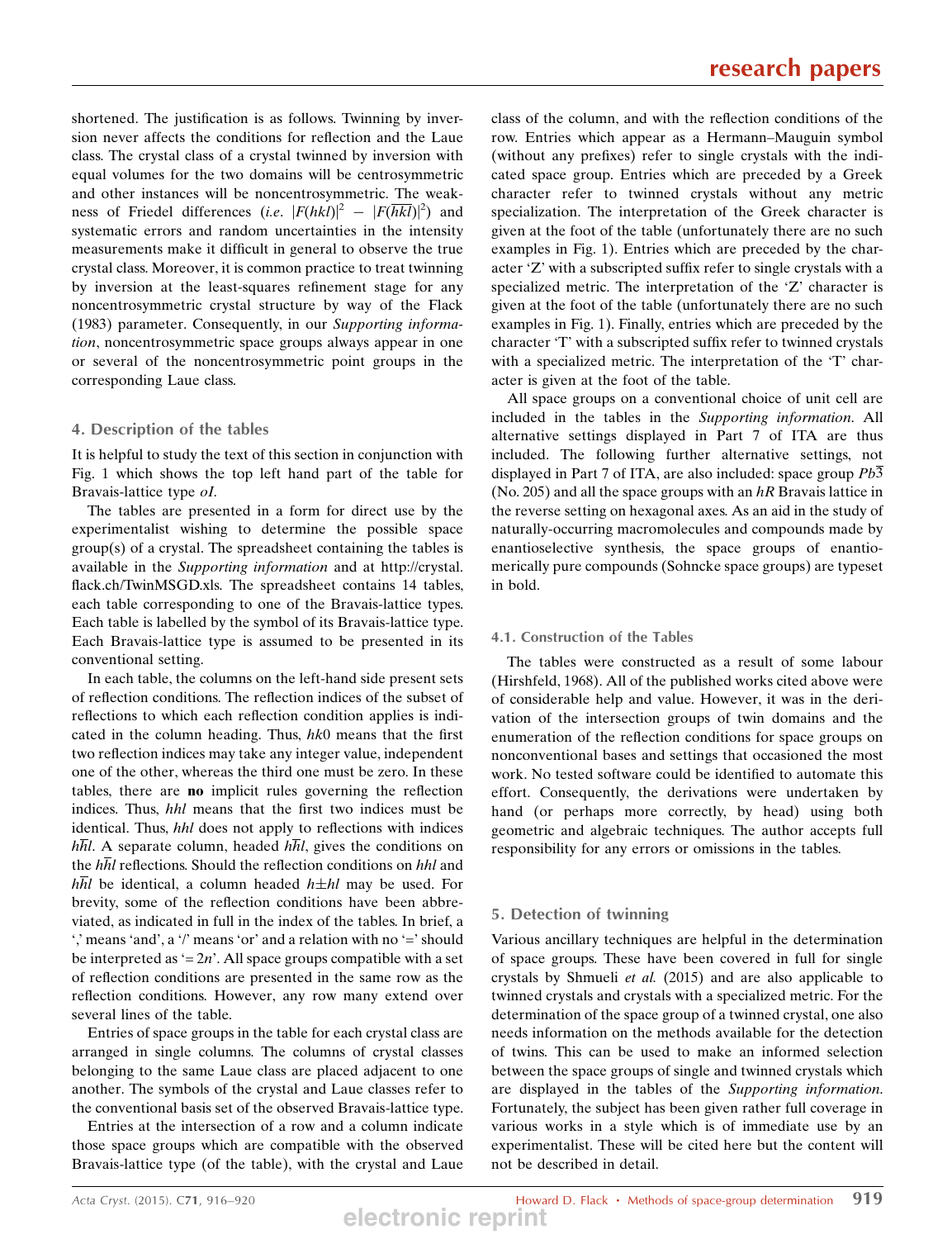Redinbo & Yeates (1993) have a section on the detection of twinning in a paper describing the structure determination of a macromolecule. On reading Redinbo & Yeates (1993) (and other macromolecular papers), one has always to bear in mind that compounds such as this are known, or presumed, to be enantiomerically pure, implying that the space group is restricted to one of the 65 Sohncke space groups. Follow-ups are available in Yeates & Fam (1999) and Padilla & Yeates (2003). In the conclusion of their article on the refinement of twinned structures, Herbst-Irmer & Sheldrick (1998) give a list of 12 characteristic warning signs for twinning. The context of their article is small-molecule crystallography. Chandra et al. (1999) make an interesting point concerning the analysis of the packing density. Finally, the first three sections of Dauter (2003) give very good coverage of the subject.

#### **References**

- Chandra, N., Acharya, K. R. & Moody, P. C. E. (1999). Acta Cryst. D55, 1750–1758.
- Dauter, Z. (2003). Acta Cryst. D59, 2004–2016.
- Flack, H. D. (1983). Acta Cryst. A39, 876–881.
- Grimmer, H. (2015). Acta Cryst. A71, 143–149.
- Hahn, T. (2002). Editor. International Tables for Crystallography, Vol. A, Space-group symmetry, 5th ed. Dordrecht/Boston/London: Kluwer Academic Publishers.
- Hahn, T. & Klapper, H. (2002). Point groups and crystal classes, edited by T. Hahn, in International Tables for Crystallography, Vol. A, Space-group symmetry, 5th ed. Dordrecht/Boston/London: Kluwer Academic Publishers.
- Hahn, T. & Klapper, H. (2003). Twinning of crystals, edited by A. Authier, in International Tables for Crystallography, Vol. D, Physical Properties of Crystals, 1st ed. Dordrecht/Boston/London: Kluwer Academic Publishers.
- Herbst-Irmer, R. & Sheldrick, G. M. (1998). Acta Cryst. B54, 443–449.
- Hirshfeld, F. L. (1968). Acta Cryst. A24, 301–311.
- Looijenga-Vos, A. & Buerger, M. J. (2002). Determination of Space Group, edited by T. Hahn, in International Tables for Crystallography, Vol. A, Space-group symmetry, 5th ed. Dordrecht/ Boston/London: Kluwer Academic Publishers.
- Nespolo, M., Ferraris, G. & Souvignier, B. (2014). Acta Cryst. A70, 106–125.
- Padilla, J. E. & Yeates, T. O. (2003). Acta Cryst. D59, 1124–1130.
- Redinbo, M. R. & Yeates, T. O. (1993). Acta Cryst. D49, 375–380.
- Shmueli, U., Flack, H. D. & Spence, J. C. H. (2015). Methods of spacegroup determination, edited by M. Aroyo, in International Tables for Crystallography, Vol. A, Space-group symmetry, 6th ed. London: Wiley
- Yeates, T. O. & Fam, B. C. (1999). Structure, 7, R25–R29.